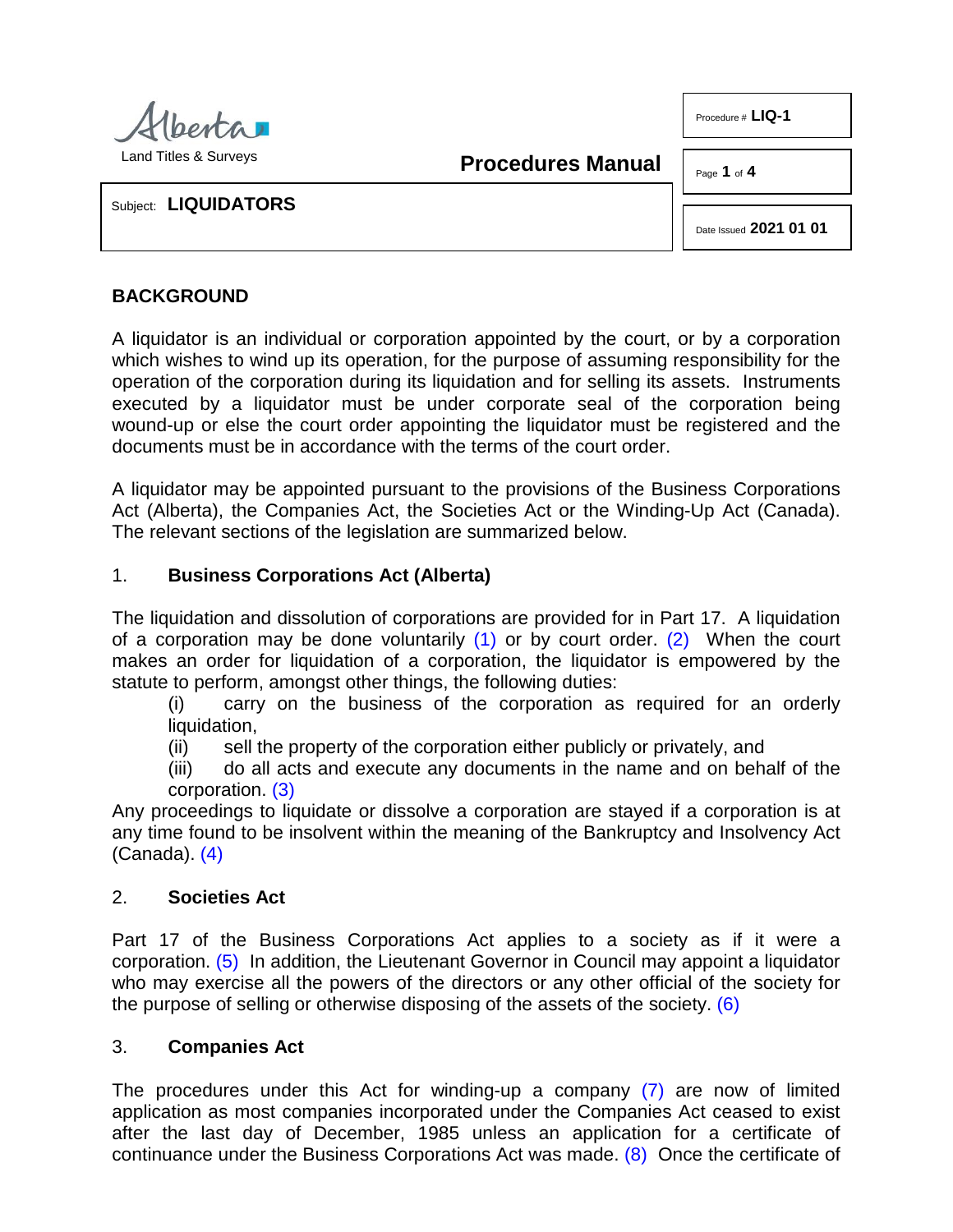continuance has been granted, the winding-up of the corporation must proceed pursuant to the provisions of the Business Corporations Act.

Under the Companies Act, which will continue to apply to "not-for-profit" companies, a court appointed liquidator has the power to perform the following duties:

(i) sell the real and personal property of the corporation either publicly or privately and transfer it either wholly or in parcels,

and

<span id="page-1-0"></span>(ii) do all acts and execute all deeds, receipts, and other documents in the name and on behalf of the company and use the company's seal when necessary.

The above actions must have court sanction unless the order appointing the liquidator specifically provides that the liquidator may exercise the powers without further sanction or intervention of the court. [\(9\)](#page-3-8)

When a company is being wound up voluntarily, a liquidator is appointed by the company for the purpose of winding up its affairs and distributing its assets. Such a liquidator may exercise all the powers given to a court appointed liquidator without the sanction of the court. [\(10\)](#page-3-9)

<span id="page-1-2"></span><span id="page-1-1"></span>Provision is also made for a voluntary winding-up to be subject to the supervision of the court. [\(11\)](#page-3-10) Subject to any restrictions imposed by the court, the liquidator may, without approval or intervention of the court, exercise all powers in the same manner as if the company was being wound up voluntarily without court supervision [\(12\)](#page-3-11) and the liquidator has the same powers as if they were appointed by the company. [\(13\)](#page-3-12)

### 4. **Winding-up and Restructuring Act (Canada)**

Companies incorporated under federal statutes must be wound up or liquidated pursuant to the provisions of the Winding-Up and Restructuring Act. [\(14\)](#page-3-13) A liquidator may be appointed by the Court of Queen's Bench of Alberta or by the appropriate superior court in another province. A certified copy of the order issued by the clerk of the court granting the order may be accepted for registration. [\(15\)](#page-3-14) A liquidator has the power, with the approval of the court, to perform, amongst other things, the following duties:

<span id="page-1-6"></span><span id="page-1-5"></span><span id="page-1-4"></span><span id="page-1-3"></span>(i) carry on the business of the company so far as is necessary to the beneficial winding-up of the company,

(ii) sell the real and personal property of the company by public auction or private sale and transfer the same, and

<span id="page-1-8"></span><span id="page-1-7"></span>(iii) do all acts and execute, in the name and on behalf of the company, all deeds, receipts and other documents, and for that purpose use, when necessary, the seal of the company. [\(16\)](#page-3-15)

The Winding-up and Restructuring Act makes provision for the appointment of a provisional liquidator once a petition for winding-up has been presented and before the first appointment of a liquidator. The court may limit and restrict his powers. A further court order is made to appoint the permanent liquidator. [\(17\)](#page-3-16)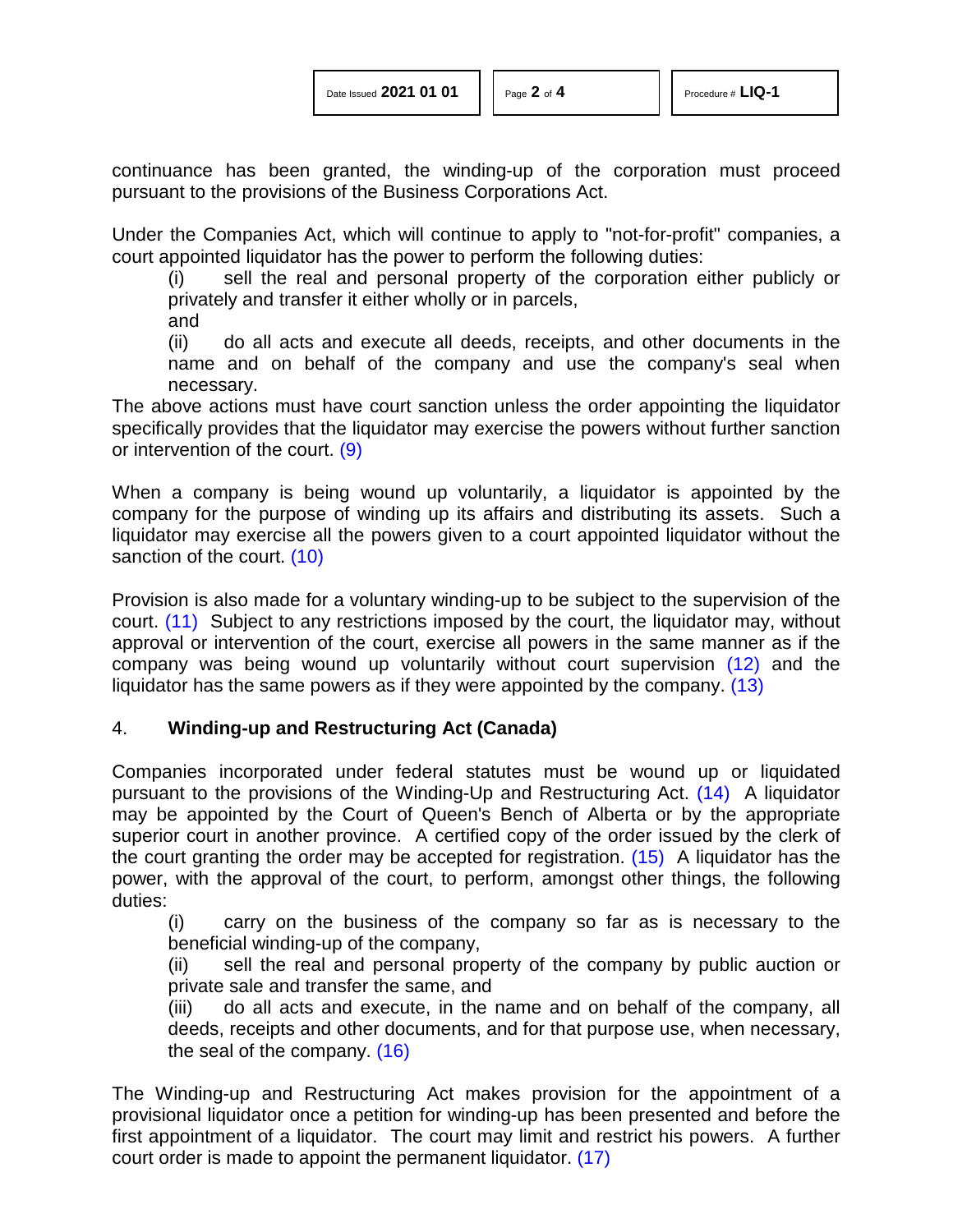### **REGISTRATION PROCEDURE**

#### 1. **Court-Appointed Liquidator** - If a court order appointing a liquidator is

presented for registration without specific legal descriptions for the land in which the corporation has an interest, it should be recorded in the reference index. If legal descriptions are provided, the order is recorded in the reference index and is endorsed against the relevant certificate(s) of title.

<span id="page-2-0"></span>The interest of the corporation is not transmitted into the name of the liquidator. [\(18\)](#page-3-17)  The endorsement is not carried forward when the interest is transferred by the liquidator.

2. If a court order appointing a liquidator is presented for registration with a specific instrument, it is given a separate registration number and a notation of the number should be made on the instrument beside the signature of the liquidator. The registration particulars may be referred to for any future registrations by the liquidator pursuant to the court order.

3. The terms of the order must be examined to determine whether compliance with section 191 of the Land Titles Act is required. When the immediate effect of the order is not to cancel a certificate of title or terminate an interest in land, but the order may ultimately result in these circumstances, appropriate evidence under section 191 is required.

4. A registered order should be examined whenever documents are submitted by the liquidator to ensure that they are in accordance with the terms of the order.

5. Where a liquidator is executing an instrument pursuant to a court appointment, the following methods of execution are acceptable:

a) under the seal of the corporation being wound-up with the signature of either

- (i) the liquidator where he is an individual, or
- (ii) an officer or director of a corporate liquidator
- b) under the signature of an individual liquidator who has his signature attested to;

c) under the seal of the corporate liquidator with the signature of an officer or director; or

d) under the signature of an officer or director of the corporate liquidator who has his signature attested to and completes a corporate signing authority affidavit pursuant to section 161 of the Land Titles Act. See procedures under [AFF-1,](http://www.servicealberta.ca/pdf/ltmanual/AFF-1.pdf) [AFF-2](http://www.servicealberta.ca/pdf/ltmanual/AFF-2.pdf) and [COR-1](http://www.servicealberta.ca/pdf/ltmanual/COR-1.pdf) with respect to attestation requirements.